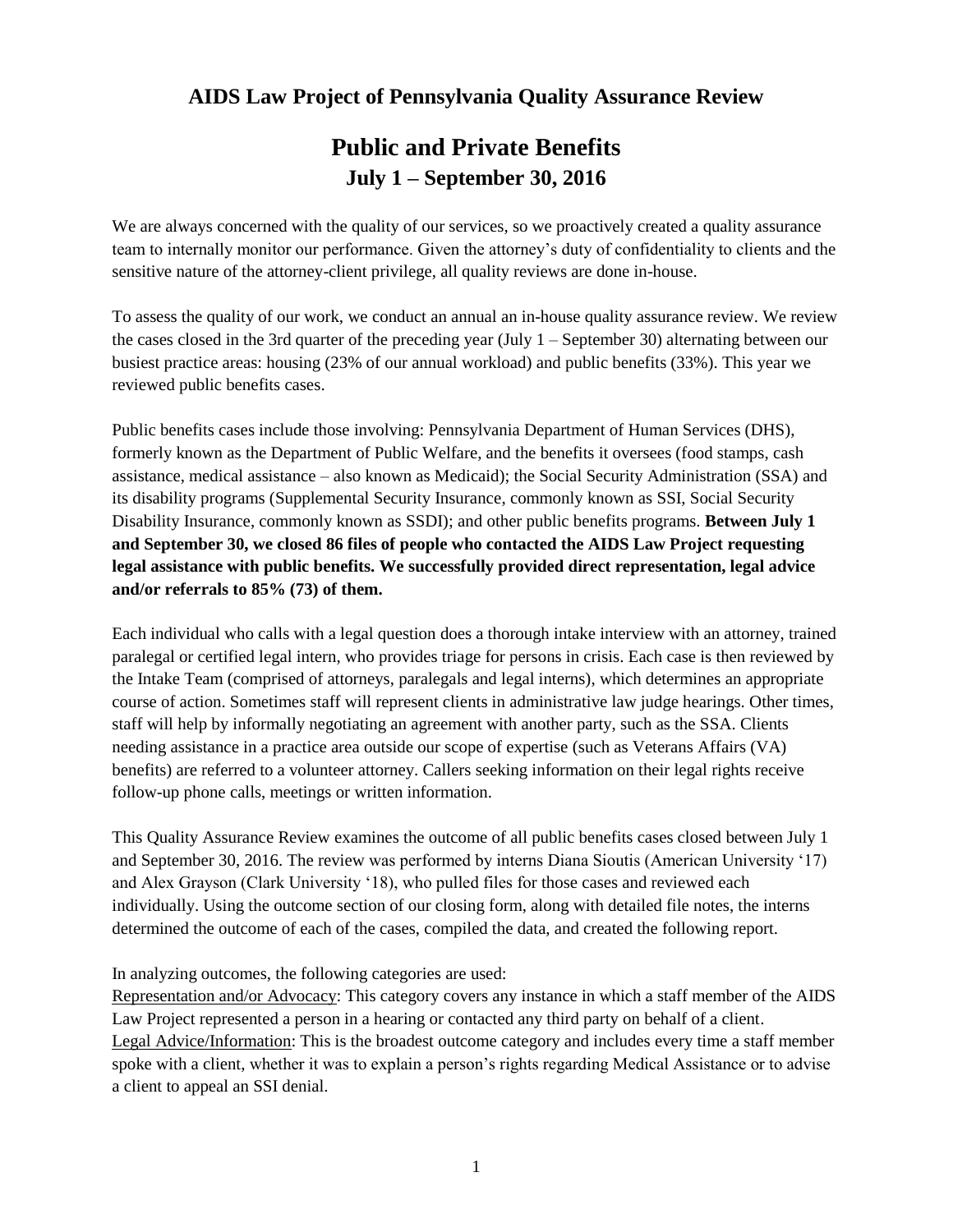Referral: To best utilize our limited resources, we occasionally refer clients to the private bar, other public-interest law firms, and social service organizations.

Unreachable Clients: We attempt to assist all clients who contact us. Even those clients with whom we are unable to maintain contact, we attempt to provide referrals and/or legal advice.

# **Social Security and Medicare Benefits 43 Intakes**

# **SSI/SSD Eligibility, Appeals, and Applications 31 Intakes**

The AIDS Law Project of Pennsylvania assisted 31 clients with questions or issues regarding benefits eligibility, the application process, and/or appealing denials.

#### Representation and/or Advocacy (7/9)

We represented and/or advocated on behalf of 9 clients. Of those 9, we successfully represented 5 clients in obtaining or maintaining public benefits and 4 in appealing a denial of benefits. We successfully appealed the denial for 2 of the 4. We began the appeal process for 1, who became unreachable. We represented 1 client at an SSI hearing, which resulted in an unfavorable decision. We provided that client with referrals to private attorneys to consider a further appeal.

#### Legal Advice/Information (11/11)

We provided accurate legal advice to 11 clients. 4 had questions regarding eligibility for benefits, 4 had questions about appeals, and 3 had questions regarding the application process.

#### Referrals (6/6)

We referred 6 clients to private attorneys or other public interest law firms.

#### Unreachable Clients (0/5)

5 clients became unreachable either after the initial intake process or after a brief service was provided. We requested documentation from 1 client to proceed in an SSDI appeal, but the client became unreachable. A  $2<sup>nd</sup>$  client became unreachable, although we attempted a referral to a private attorney. A  $3<sup>rd</sup>$  client became unreachable after our attorney conducted research for an SSDI appeal. A 4<sup>th</sup> client was homeless and called seeking assistance to apply for SSDI, but without a stable address and phone number, they became unreachable. A  $5<sup>th</sup>$  client became unreachable after they called about SSI eligibility. We left a voicemail for the client with the requested eligibility information.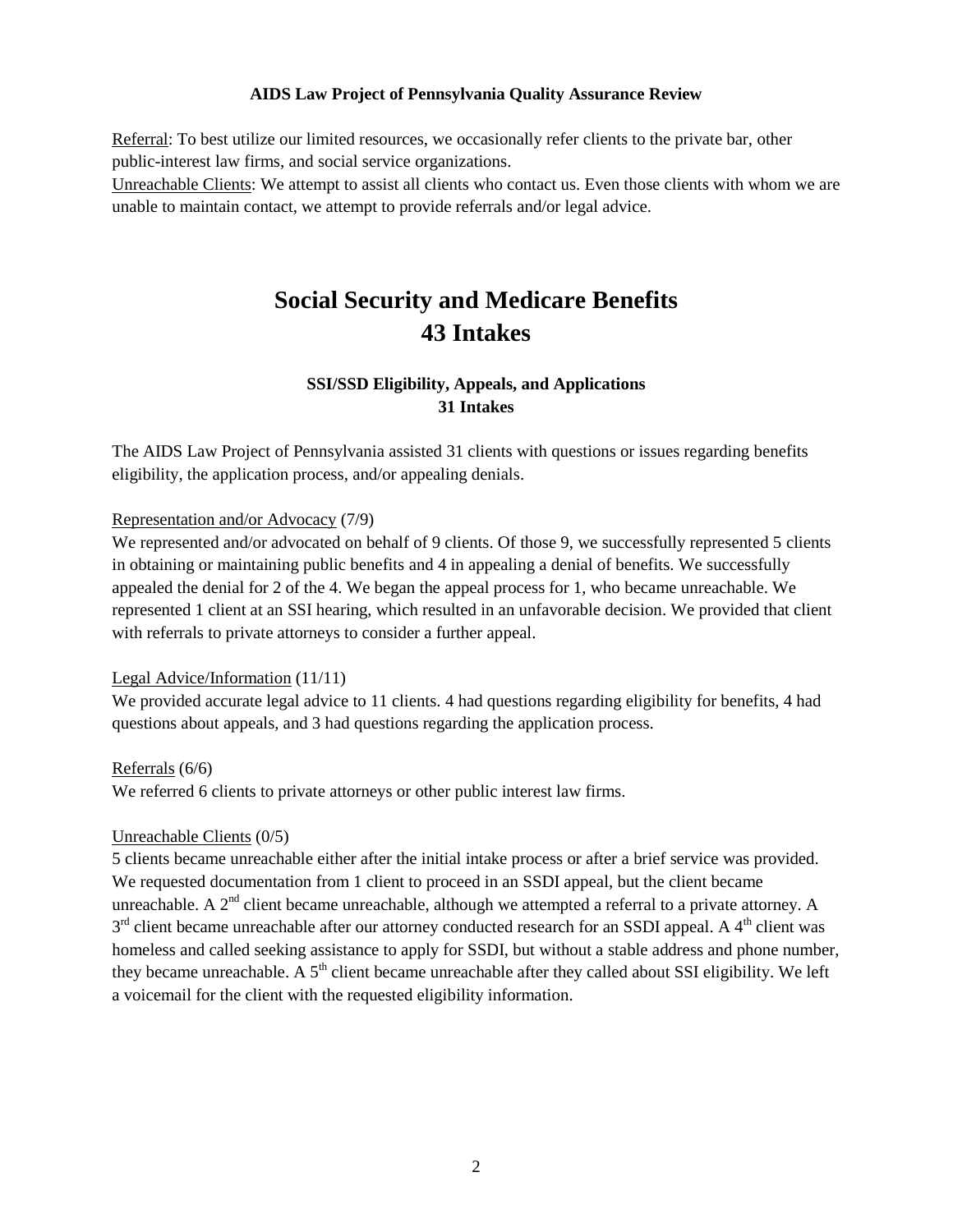# **Overpayments 8 Intakes**

An individual's monthly Social Security disability benefits may be reduced if the SSA believes the recipient received more than the amount to which they are entitled.

#### Representation and/or Advocacy (6/6)

We successfully represented 6 clients; 5 of whom sought to appeal an overpayment and 1 who sought to report work-related income to the SSA to avoid overpayment.

Legal Advice/Information (0/1) We provided brief service to 1 client, with an overpayment issue, but the individual became unreachable.

### Unreachable Clients (0/1) 1 client became unreachable after completing an intake on an overpayment issue.

### **Medicare 4 Intakes**

We assisted 4 clients with Medicare-related issues.

#### Representation and/or Advocacy (2/2)

We successfully assisted 1 client obtain medication for travel abroad. For a  $2<sup>nd</sup>$  client, appealed a Medicare billing error, which caused an overpayment debt. Our successful challenge resulted in a \$430 reduction of the overpayment debt.

### Legal Advice/Information (2/2)

We gave 1 client information on dual eligibility, which occurs when a person is eligible for both SSI and SSD. SSI provides automatic Medical Assistance eligibility and SSD provides eligibility for Medicare after 24 months. We gave 1 client advice on eligibility for Medicare Buy-In, a program in which DHS pays the Medicare premiums for low-income individuals.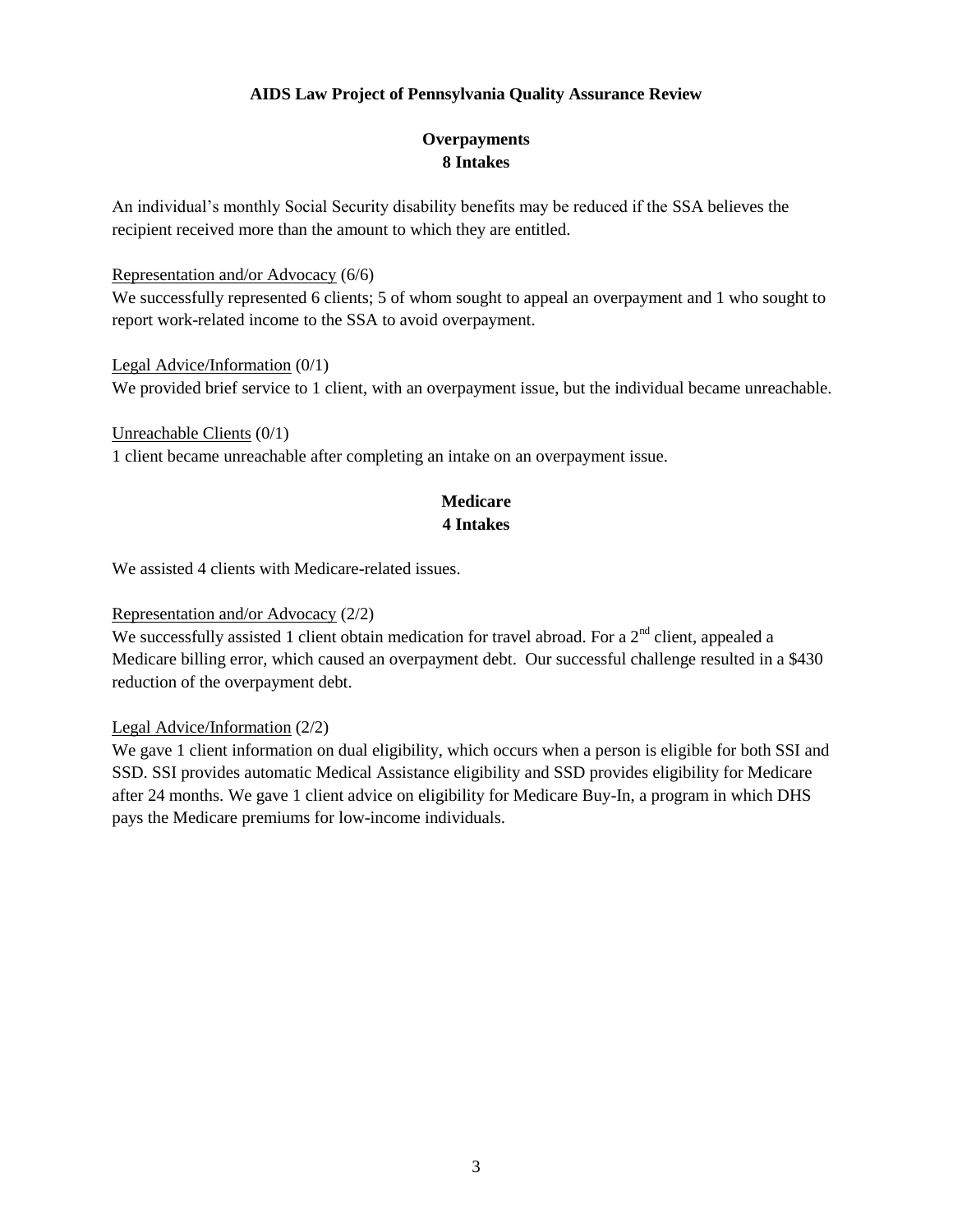# **Medical Assistance (also known as Medicaid or MA), Medical Assistance for Workers with Disabilities (MAWD), Special Pharmaceutical Benefits Program (SPBP), and Supplemental Nutrition Assistance Program (SNAP) 25 Intakes**

### **Medical Assistance 15 Intakes**

15 clients called with questions and/or issues regarding Medical Assistance eligibility.

#### Representation and/or Advocacy (7/8)

We successfully represented 7 clients, 3 of which appealed an MA denial or termination, 1 needed help in transitioning from Medicaid/SSI to Medicare/SSD, 1 required help to obtain authorization for a surgery, 1 needed MA to pay outstanding medical bills, and 1 sought to increase home health aid from 4 hours a day to 8. We began to represent 1 client with a MA problem, but the client did not have the documentation necessary to support the claim.

#### Legal Advice/Information (5/6)

We provided legal advice to 5 clients with eligibility questions. We directed 1 client to seek a case manager for a non-legal matter.

Referrals (1/1) We referred 1 client to a public-interest law firm partner.

# **Medical Assistance for Workers with Disabilities (MAWD) 7 Intakes**

7 clients called with issues regarding MAWD eligibility.

#### Representation and/or Advocacy (4/4)

We successfully represented 4 clients, of which 3 appealed a termination of benefits and 1 sought coverage for nutritional supplements.

#### Legal Advice/Information (3/3)

We provided legal advice on MAWD eligibility to 3 clients, of which 1 was a newlywed and 1 had a new roommate. We explained how additional household income can affect eligibility. The 3<sup>rd</sup> client had basic eligibility questions.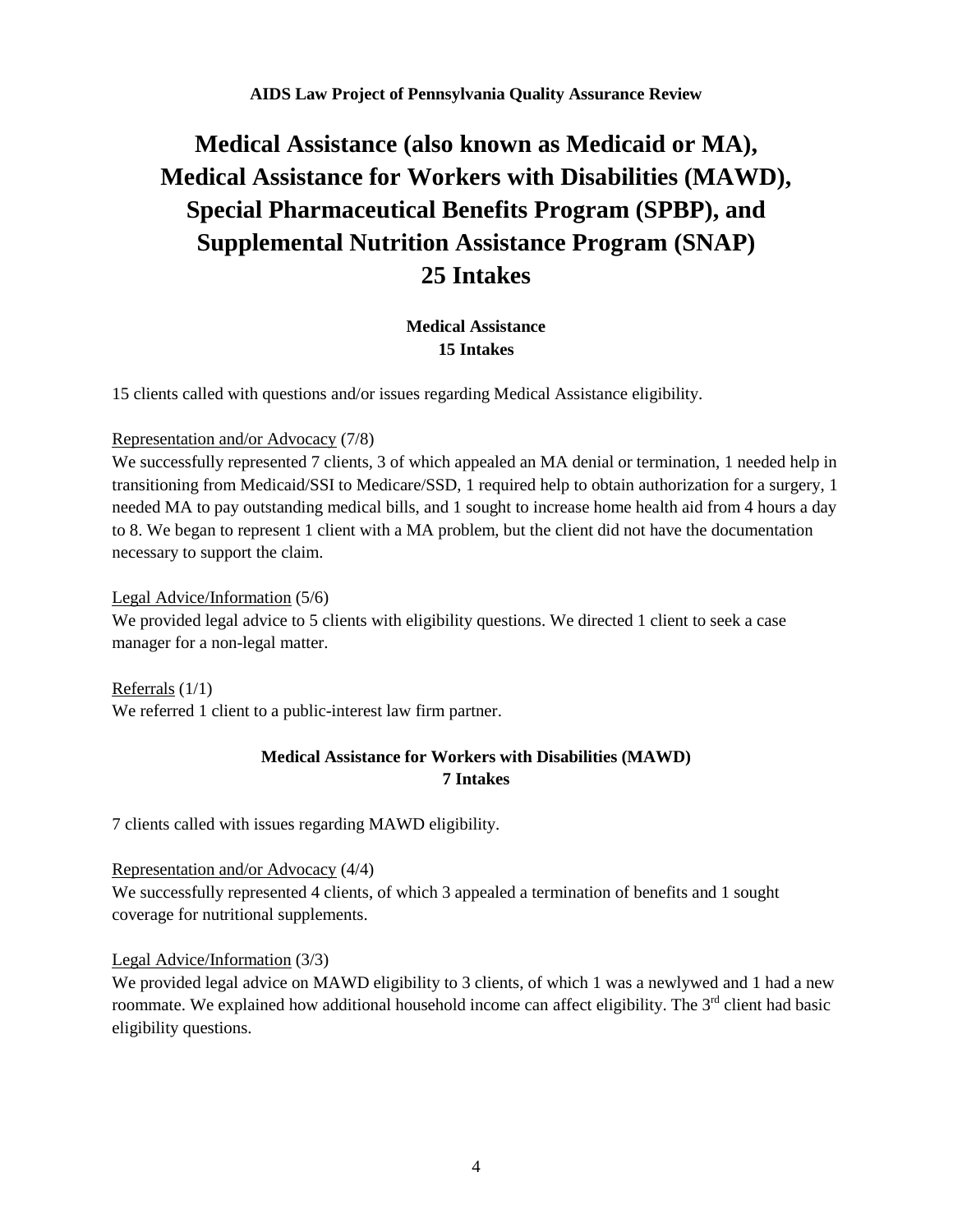# **Special Pharmaceutical Benefits Program (SPBP) 2 Intakes**

We assisted 2 clients seeking assistance with the state-run AIDS drug assistance program.

Representation and/or Advocacy (1/1) We successfully re-enrolled 1 client in in SPBP.

Legal Advice/Information (1/1) We provided 1 client legal advice on the effect marriage has on SPBP eligibility.

### **Supplemental Nutrition Assistance Program (SNAP) 1 Intake**

1 client contacted us for assistance with SNAP.

Representation and/or Advocacy (1/1) We successfully represented 1 client in the appeal of a SNAP benefits denial.

# **Back to Work 2 Intakes**

We successfully represented 2 clients who returned to the work force despite disability.

Representation and/or Advocacy (2/2)

We assisted 1 client in contacting the SSA to suspend his disability benefits, as he had returned to work and was no longer income eligible. We represented 1 client in reinstating his disability benefits, which had been terminated during a brief return to work.

# **Marriage 5 Intakes**

Marriage equality is still relatively new in Pennsylvania (May 2014). 5 clients who either married before it was legal in Pennsylvania or hoped to marry in the future called to ask about the effect of marriage on their benefits.

#### Legal Advice/Information (4/5)

We advised 4 clients on the effect marriage would have on their benefits. 1 client became unreachable after a brief service.